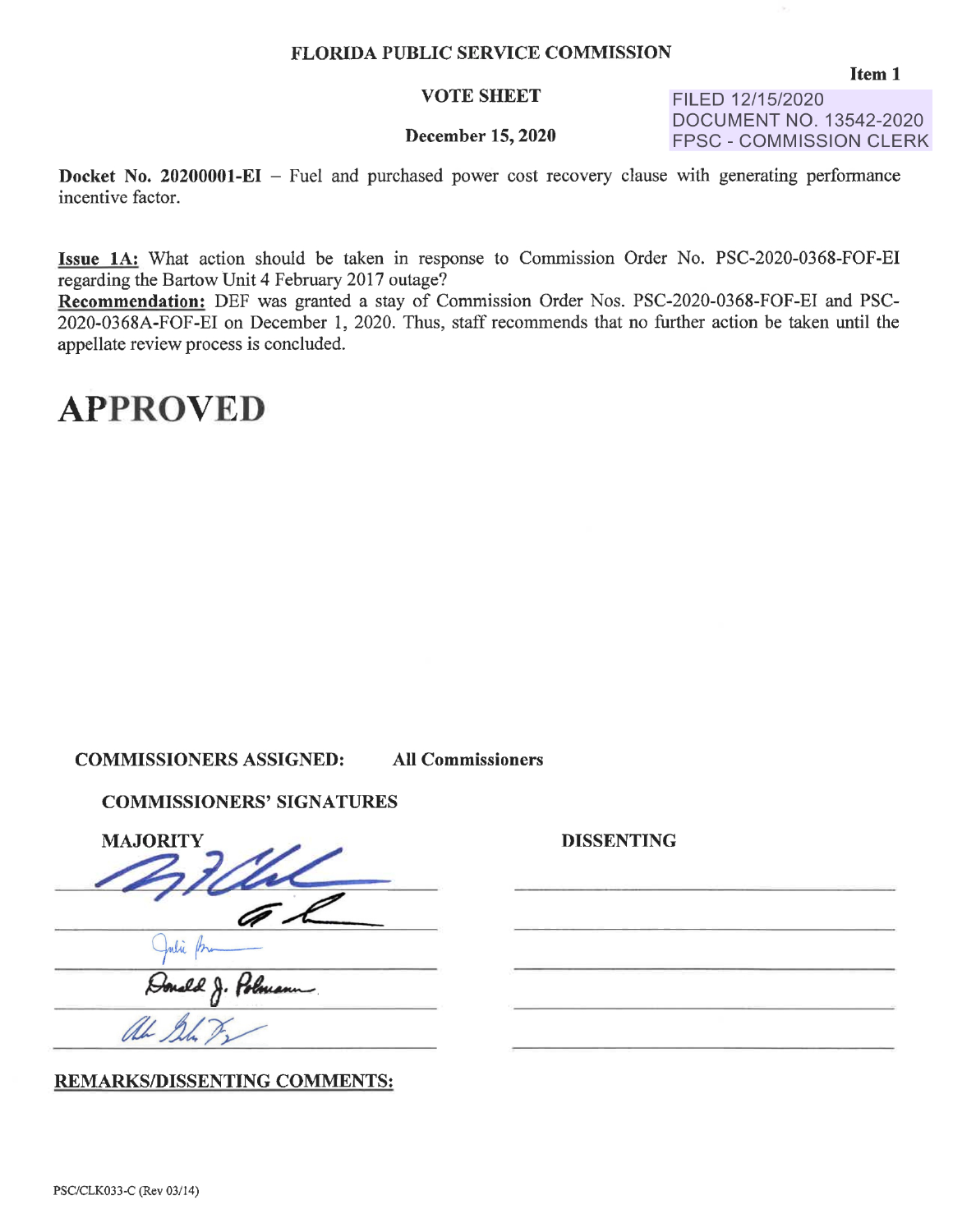Vote Sheet

December 15, 2020 Item 1 **Docket No. 20200001-EI** – Fuel and purchased power cost recovery clause with generating performance incentive factor.

(Continued from previous page)

**Issue 6:** What are the appropriate actual benchmark levels for calendar year 2020 for gains on non-separated wholesale energy sales eligible for a shareholder incentive?

**Recommendation:** Staff recommends the Commission find the appropriate actual benchmark level of gains on non-separated energy sales eligible for a shareholder incentive in 2020 is \$1,602,141.

# **APPROVED**

**Issue 7:** What are the appropriate estimated benchmark levels for calendar year 2021 for gains on nonseparated wholesale energy sales eligible for a shareholder incentive?

**Recommendation:** Staff recommends the Commission find the appropriate estimated benchmark level of gains on economy sales eligible for a shareholder incentive in 2021 is \$1,682,538.

## **APPROVED**

**Issue 8:** What are the appropriate final fuel adjustment true-up amounts for- the period January 2019 through December 2019?

**Recommendation:** Staff recommends the appropriate final fuel adjustment true-up amount for the period January 2019 through December 2019 is an under-recovery of \$21,535,230, which was incorporated in DEF's mid-course fuel factors approved by Order No. PSC-2020-0154-PCO-EI.

# **APPROVED**

**Issue 9:** What are the appropriate fuel adjustment actual/estimated true-up amounts for the period January 2020 through December 2020?

**Recommendation:** Staff recommends the actual/estimated fuel revenue true-up amount for the period January 2020 through December 2020 is an over-recovery of \$160,850,438.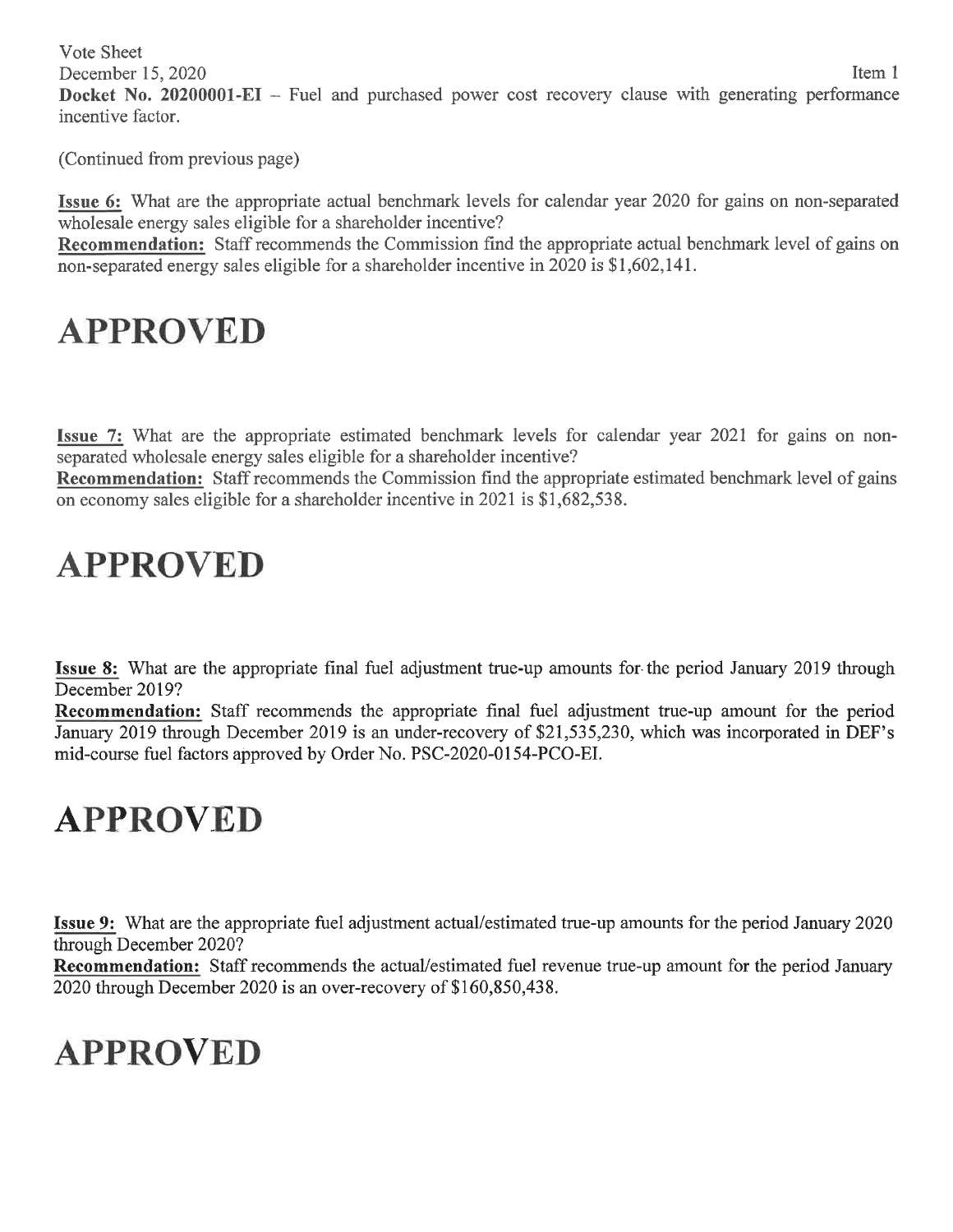Vote Sheet December 15, 2020 Item 1 **Docket No. 20200001-EI** – Fuel and purchased power cost recovery clause with generating performance incentive factor.

(Continued from previous page)

**Issue 10:** What are the appropriate total fuel adjustment true-up amounts to be collected/refunded from January 2021 through December 2021?

**Recommendation:** Staff recommends the appropriate total fuel adjustment true-up amount to be refunded from January 2021 through December 2021 is an over-recovery of \$61,083,424.

## **APPROVED**

**Issue 11:** What are the appropriate projected total fuel and purchased power cost recovery amounts for the period January 2021 through December 2021?

**Recommendation:** Staff recommends the total projected fuel and purchased power costs for the period of January 2021 through December 2021 is \$1,279,043,741.

## **APPROVED**

**Issue 16:** What is the appropriate GPIF reward or penalty for performance achieved during the period January 2019 through December 2019 for each investor-owned electric utility subject to the GPIF? **Recommendation:** Staff recommends the appropriate GPIF reward applicable to DEF for the period January 2019 through December 2019 is \$4,407,712.

## **APPROVED**

**Issue 17:** What should the GPIF targets/ranges be for the period January 2021 through December 2021 for each investor-owned electric utility subject to the GPIF?

**Recommendation:** Staff recommends the appropriate GPIF targets and ranges applicable to DEF for the period January 2021 through December 2021 are as listed in Table 17-1 of staff's memorandum dated December 3, 2020.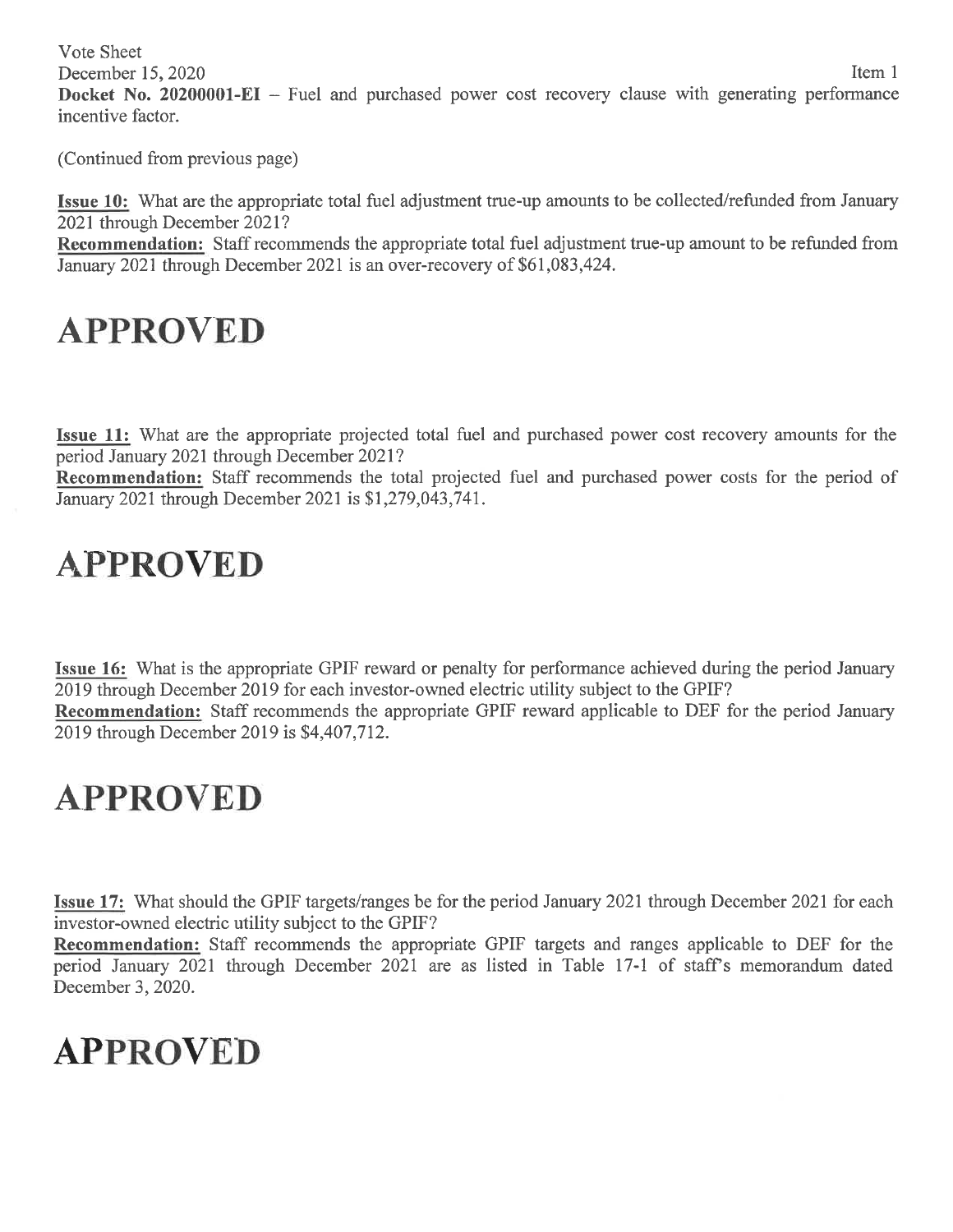Vote Sheet December 15, 2020 Item 1 **Docket No. 20200001-EI** – Fuel and purchased power cost recovery clause with generating performance incentive factor.

(Continued from previous page)

**Issue 18:** What are the appropriate projected net fuel and purchased power cost recovery and Generating Performance Incentive amounts to be included in the recovery factor for the period January 2021 through December 2021?

**Recommendation:** Staff recommends the appropriate projected net fuel and purchased power costs and GPIF amount to be included in setting the recovery factor for the period January 2021 through December 2021 is \$1,223,244,961.

### **APPROVED**

**Issue 19:** What is the appropriate revenue tax factor to be applied in calculating each investor-owned electric utility's levelized fuel factor for the projection period January 2021 through December 2021? **Recommendation:** Staff recommends that the appropriate revenue tax factor to be applied in calculating DEF's levelized fuel factor for the period of January 2021 through December 2021 is 1.00072.

## **APPROVED**

**Issue 20:** What are the appropriate levelized fuel cost recovery factors for the period January 2021 through December 2021?

**Recommendation:** Staff recommends the appropriate levelized fuel and purchased power cost recovery factor needed to recover the projected cost of fuel and purchased power for the period of January 2021 through December.2021 is 3.090 cents per kWh.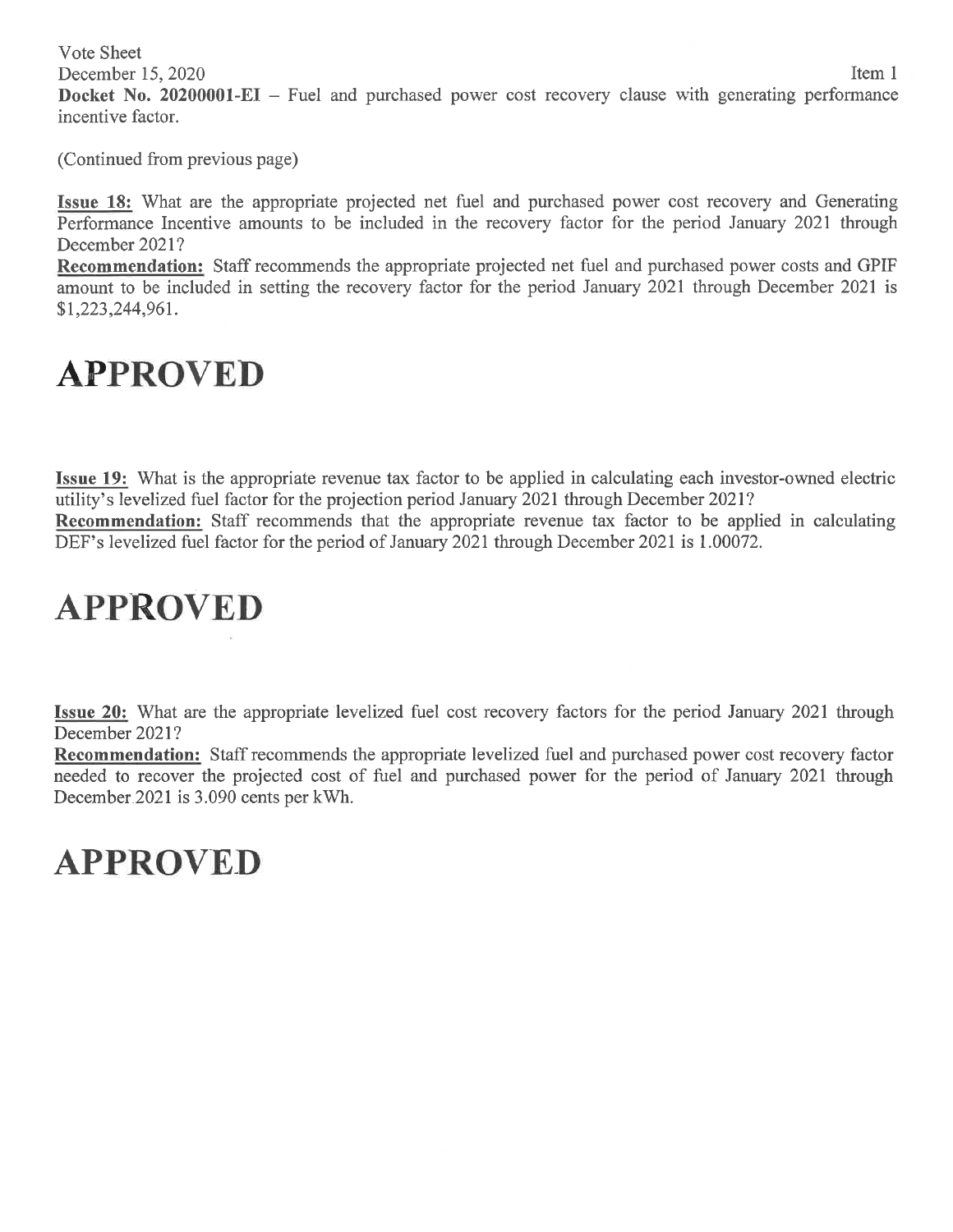Vote Sheet

December 15, 2020 Item 1

**Docket No. 20200001-EI** – Fuel and purchased power cost recovery clause with generating performance incentive factor.

(Continued from previous page)

**Issue 21:** What are the appropriate fuel recovery line loss multipliers to be used in calculating the fuel cost recovery factors charged to each rate class/delivery voltage level class?

**Recommendation:** Staff recommends the appropriate fuel recovery line loss multipliers to be used in calculating the fuel cost recovery factors charged to each rate class/delivery voltage level class for the period January 2021 through December 2021 are as listed in Table 21-1 of staff's memorandum dated December 3, 2020.

#### **APPROVED**

**Issue 22:** What are the appropriate fuel cost recovery factors for each rate class/delivery voltage level class adjusted for line losses?

**Recommendation:** Staff recommends the appropriate fuel cost recovery factors for each rate class/delivery voltage level class, adjusted for line losses, are as listed in Table 22-1 of staff's memorandum dated December 3, 2020.

### **APPROVED**

**Issue 23A:** What is the appropriate net book value of retired Plant Crystal River South (Units 1 and 2) assets to be recovered over a one-year period as approved by Order No. PSC-2017-0451-AS-EU? **Recommendation:** Staff recommends the appropriate net book value of the retired Crystal River South assets to be included in the 2021 capacity factors is \$80,592,431.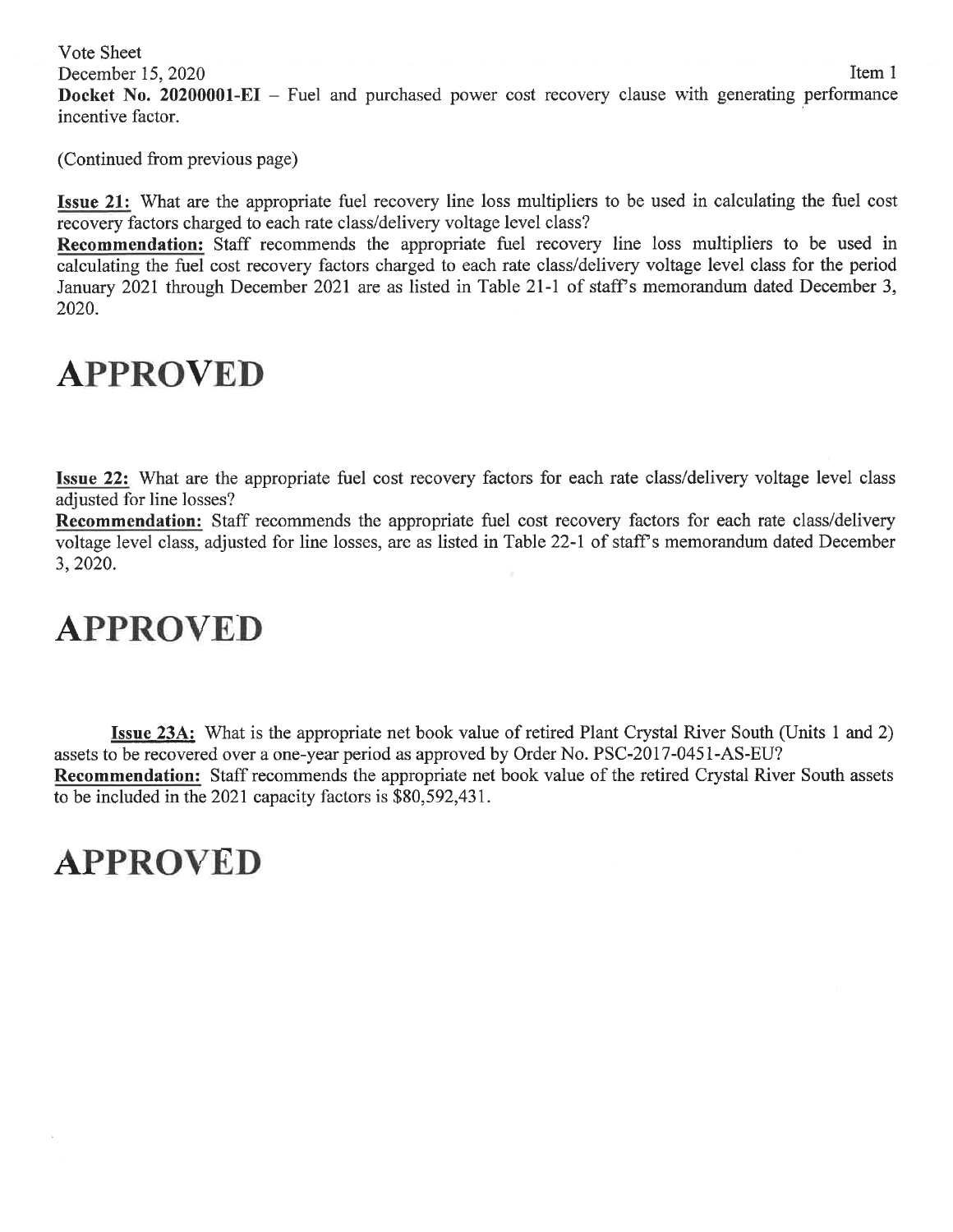Vote Sheet

**Docket No. 20200001-EI** – Fuel and purchased power cost recovery clause with generating performance incentive factor.

(Continued from previous page)

**Issue 23B:** What is the appropriate amount of costs for the Independent Spent Fuel Storage Installation (ISFSI) that DEF should be allowed to recover through the capacity cost recovery clause pursuant to DEF's 2017 Settlement?

**Recommendation:** Staff recommends the CR3 ISFSI-associated cost to be included for capacity clause recovery in 2021 is \$6,879,837.

### **APPROVED**

**Issue 23C:** Should the Commission approve the Third Implementation Stipulation and, if approved, what is the amount of state corporate income tax savings that should be refunded to customers through the capacity clause in 2021?

**Recommendation:** Staff recommends the Commission approve the proposed Third Implementation Stipulation regarding the 2019 Florida State Corporate Income Tax reduction. Approving the proposed Third Implementation Stipulation results in a total refund to customers in the amount of \$8,379,918.

## **APPROVED**

**Issue 23D:** What adjustment amounts should the Commission approve to be refunded through the capacity clause in 2021 for the Columbia SoBRA I project approved in Docket No. 20180149-EI and the DeBary, Lake Placid, and Trenton SoBRA II projects approved in Docket No. 20190072-EI? **Recommendation:** Staff recommends the total credit amount associated with solar plants: Columbia, DeBary, Lake Placid, and Trenton, to be included in the 2021 capacity factors is \$1,023,015.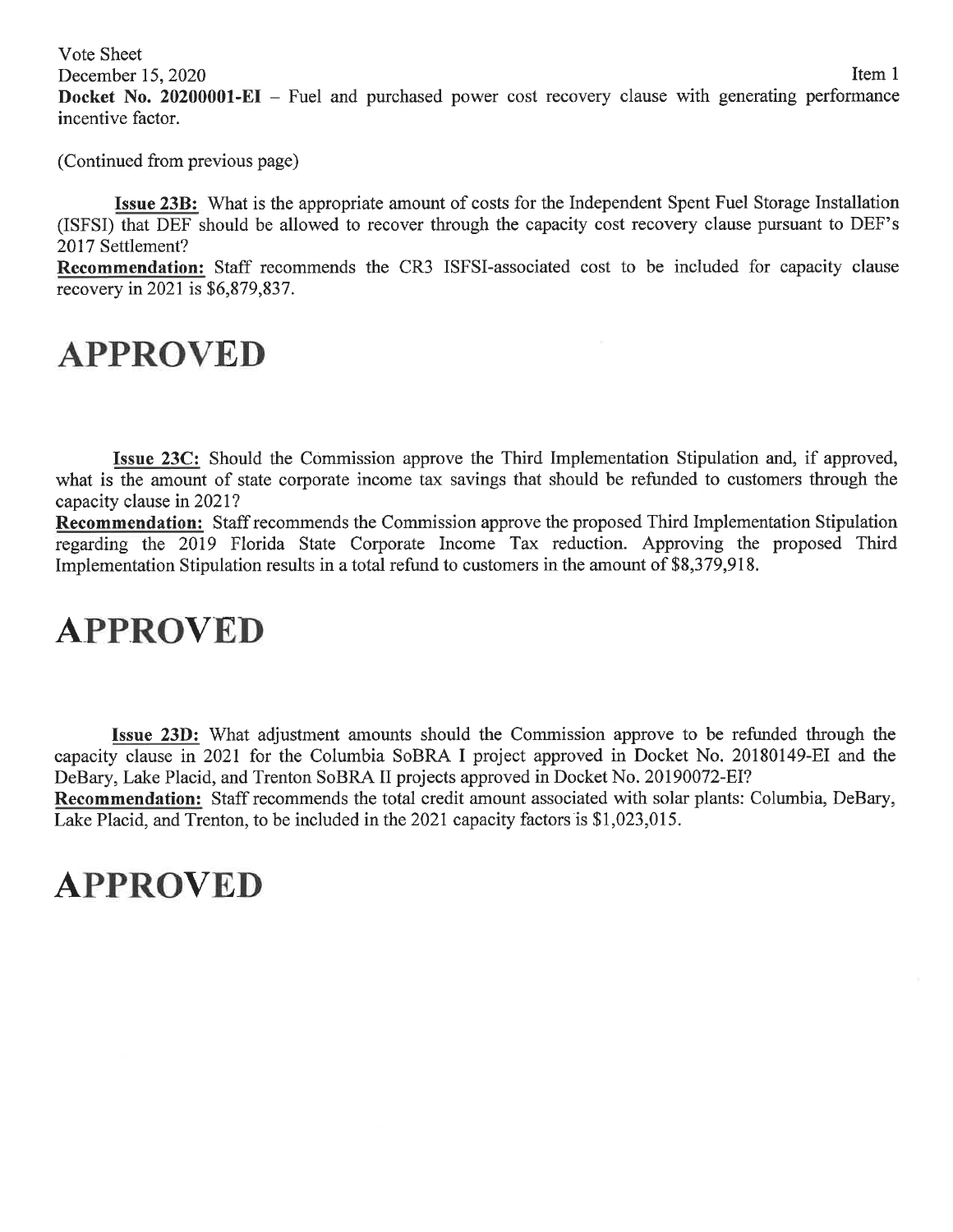Vote Sheet December 15, 2020 Item 1 **Docket No. 20200001-EI** - Fuel and purchased power cost recovery clause with generating performance incentive factor.

(Continued from previous page)

**Issue 27:** What are the appropriate final capacity cost recovery true-up amounts for the period January 2019 through December 2019?

**Recommendation:** Staff recommends the appropriate final capacity cost recovery true-up amount for the period January 2019 through December 2019 is an under-recovery of \$797,779.

### **APPROVED**

**Issue 28:** What are the appropriate capacity cost recovery actual/estimated true-up amounts for the period January 2020 through December 2020?

**Recommendation:** Staff recommends the appropriate capacity cost recovery actual/estimated true-up amount for the period January 2020 through December 2020 is an over-recovery of \$334,694.

### **APPROVED**

**Issue 29:** What are the appropriate total capacity cost recovery true-up amounts to be collected/refunded during the period January 2021 through December 2021?

**Recommendation:** Staff recommends the appropriate total capacity cost recovery true-up amount to be collected during the period January 2021 through December 2021 is an under-recovery of \$463,084.

### **APPROVED**

**Issue 30:** What are the appropriate projected total capacity cost recovery amounts for the period January 2021 through December 2021?

**Recommendation:** Staff recommends the appropriate projected total capacity cost amount for the period January 2021 through December 2021 is \$479,983,370.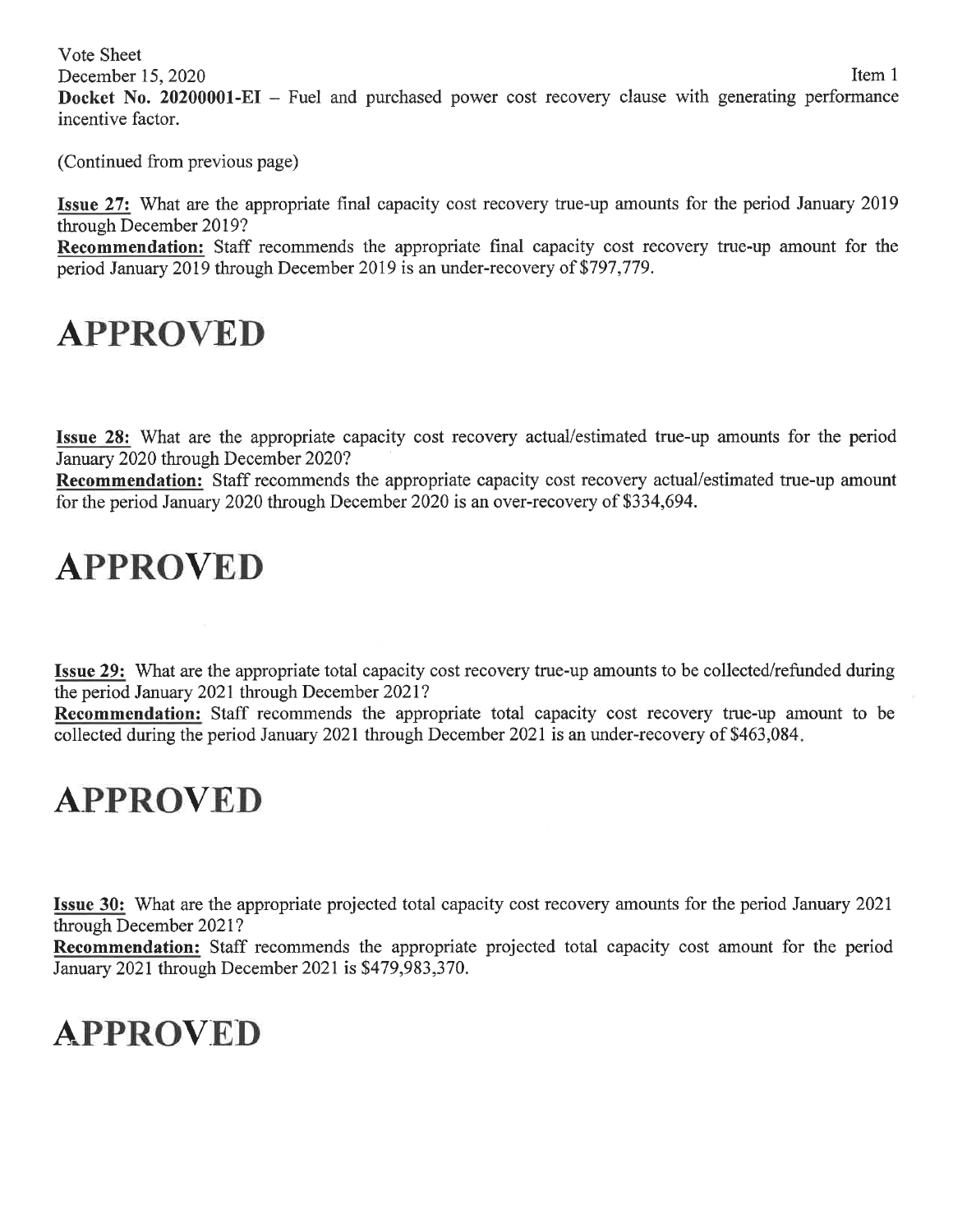Vote Sheet December 15, 2020 Item 1 **Docket No. 20200001-EI** - Fuel and purchased power cost recovery clause with generating performance incentive factor.

(Continued from previous page)

**Issue 31:** What are the appropriate projected net purchased power capacity cost recovery amounts to be included in the recovery factor for the period January 2021 through December 2021?

**Recommendation:** Staff recommends the appropriate projected net purchased power capacity cost to be included in the cost recovery factor for the period of January 2021 through December 2021 is \$487,677,167.

## **APPROVED**

**Issue 32:** What are the appropriate jurisdictional separation factors for capacity revenues and costs to be included in the recovery factor for the period January 2021 through December 2021?

**Recommendation:** Staff recommends the appropriate jurisdictional separation factors for capacity revenues and costs to be included in the 2021 recovery factor are as listed in Table 32-1 of staff's memorandum dated December 3, 2020.

## **APPROVED**

**Issue 33:** What are the appropriate capacity cost recovery factors for the period January 2021 through December 2021?

**Recommendation:** Staff recommends the appropriate capacity cost recovery factors for the period January 2021 through December 2021 are as listed in Table 33-1 of staff's memorandum dated December 3, 2020.

## **APPROVED**

**Issue 34:** What should be the effective date of the fuel adjustment factors and capacity cost recovery factors for billing purposes?

**Recommendation:** Staff recommends the new fuel and capacity factors should be effective beginning with the first billing cycle for January 2021 through the last billing cycle for December 2021.